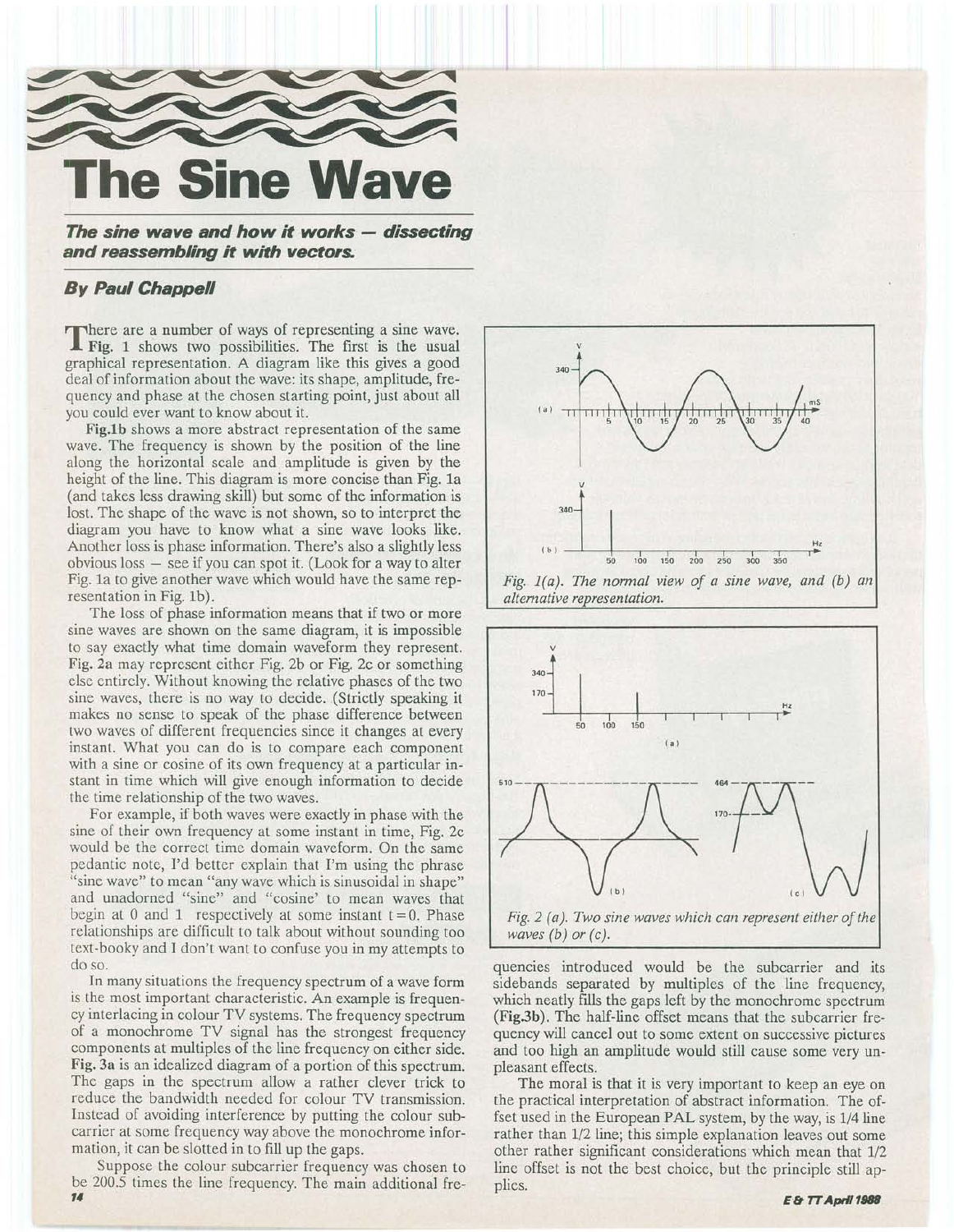## **The Sine Wave**



*Fig. 3 (a). A portion of the PAL TV spectnun (mono), (b) the colour subcarrier slotted in the gaps, and (c) the effect on the mono picture.* 



Yet another representation of a sine wave is shown in **Fig. 4a,** and it's this one I really want to concentrate on. If you haven't seen this kind of diagram before, it will take a little imagination to see how it works. Just suppose for a moment that the arrow on the diagram is actually a piece of wood baton pivoted at the origin, which its free end moving steadily in an counterclockwise circle. Now suppose that there's a spotlight above it and a screen below. As the baton moves, the shadow on the screen will shorten until the rod becomes vertical, then lengthen again in the opposite direction, then shorten again until the rod is pointing downwards, and so on.

Now suppose that instead of a screen, the shadow is cast on a strip of photographic material that is exposed by dark-**E & TT Apd 1188** 

ness (don't ask me where you can buy it). The photographic strip is moved along by the same invisible motor which is turning the baton (I said you'd need a good imagination.). When the paper is developed, it will have a trace on it as **Fig.4b.** A Sine wave!

A complete cycle of the sine wave corresponds exactly to one rotation of the baton. The amplitude will be equal to the longest shadow cast by the baton which will happen when it is horizontal and so will be equal to its length. The phase relative to a cosine will be equal to the angle the baton makes with the horizontal when the machine is started up. 1n other words, if I gave you a photograph (or a diagram) of the initial position of the baton and told you the speed of rotation, you could predict exactly what sine wave the machine would draw. That brings us back to Fig.4a.

The direction of rotation of sine-wave drawing machines is important. Figure 4a could draw either Fig. 4c or Fig. 4d depending on which way it was turned. By convention, sine wave drawing machines always turn counterclockwise, so Fig.4c is correct.

Diagrams like Fig.4a are called vectors. The most significant loss of information here is frequency; I have to tell you how fast the rod is rotating. This may seen like rather an important piece of information to lose but often it can be assumed from the context. At other times it can be useful to know how a circuit responds to a certain frequency. In all these cases, frequency is part of the background information





**15**